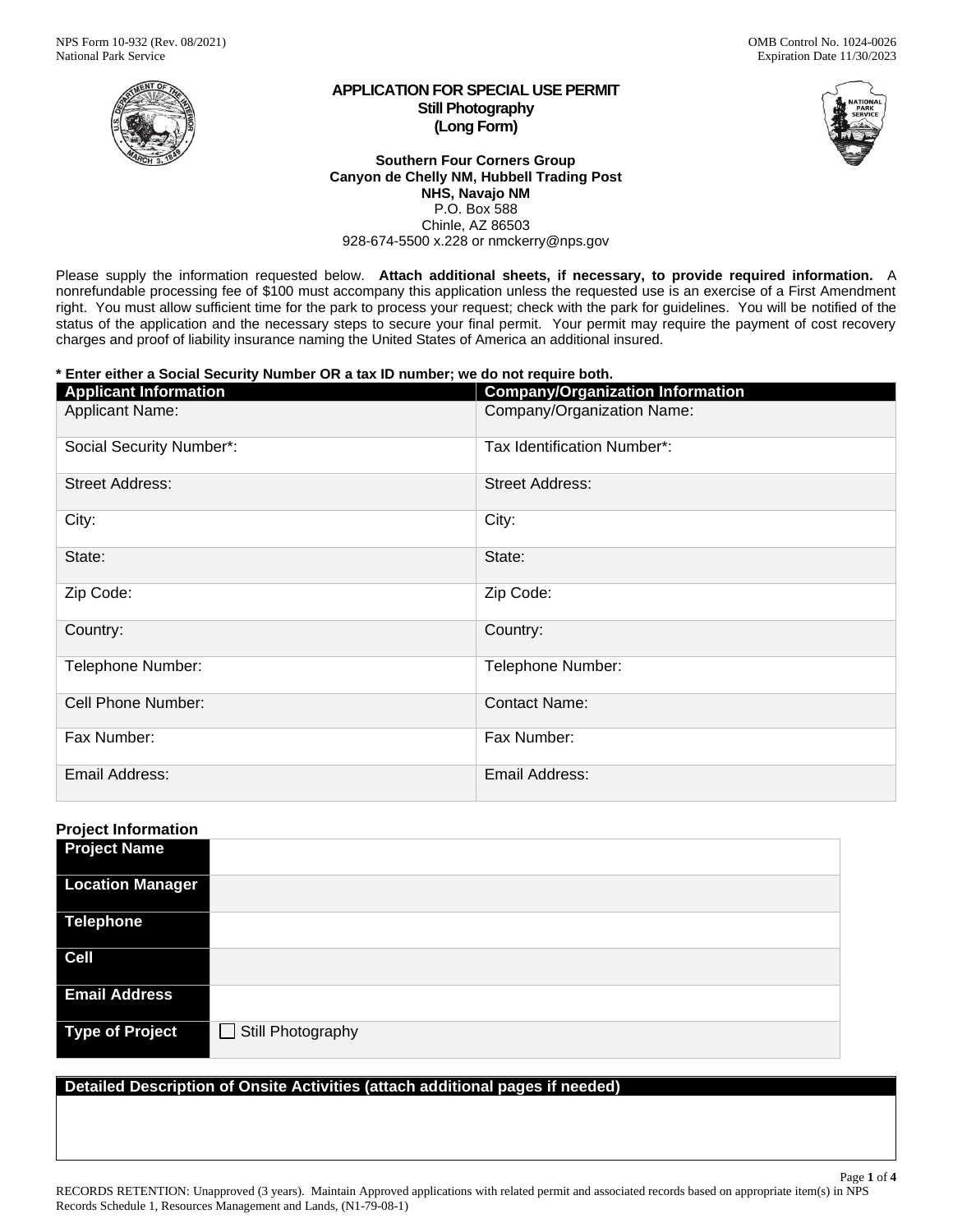Page **2** of **7**

# **Location Schedule**

| <b>Date</b> | Location | <b>Start</b><br><b>Time</b> | <b>End</b><br><b>Time</b> | <b>Exterior</b> | Interior / Activity (e.g., Set-up,<br>Breakdown) | # of Cast<br>and Crew* |
|-------------|----------|-----------------------------|---------------------------|-----------------|--------------------------------------------------|------------------------|
|             |          |                             |                           |                 |                                                  |                        |
|             |          |                             |                           |                 |                                                  |                        |
|             |          |                             |                           |                 |                                                  |                        |
|             |          |                             |                           |                 |                                                  |                        |
|             |          |                             |                           |                 |                                                  |                        |
|             |          |                             |                           |                 |                                                  |                        |

*\* Number in this column should include all individuals present at the location*

#### **Talent**

Talent comprises anyone in front of the camera and includes, but is not limited to: models, hosts, correspondents, presenters, park visitors, cooperators, volunteers, National Park Service and concessioner staff, etc.

#### **Do you intend to use talent?**

 $\Box$  Yes (If yes, write a full description below of who they are and how they'll be used. Attach additional pages if necessary).  $\Box$  No

#### **Equipment**

Description of equipment, backdrops, sets, props (attach additional pages, if necessary). Please note if any of the following will be included: weapons, animals, minors, nudity.

# **Electrical Requirements**

Description of electrical requirements (attach additional pages, if necessary).

#### **Generators**

| Are you using generators? | <b>Quantity (if using)</b> | Size (if using) |
|---------------------------|----------------------------|-----------------|
| Yes<br>$\Box$ No          |                            |                 |

# **Lighting Requirements**

| Are you using lighting? $\mid$ Reflectors only? |     | Description of lighting requirements (attach additional<br>pages if necessary) |
|-------------------------------------------------|-----|--------------------------------------------------------------------------------|
| $\Box$ Yes                                      | Yes |                                                                                |
| $\Box$ No                                       | No  |                                                                                |

RECORDS RETENTION: Unapproved (3 years). Maintain Approved applications with related permit and associated records based on appropriate item(s) in NPS Records Schedule 1, Resources Management and Lands, (N1-79-08-1)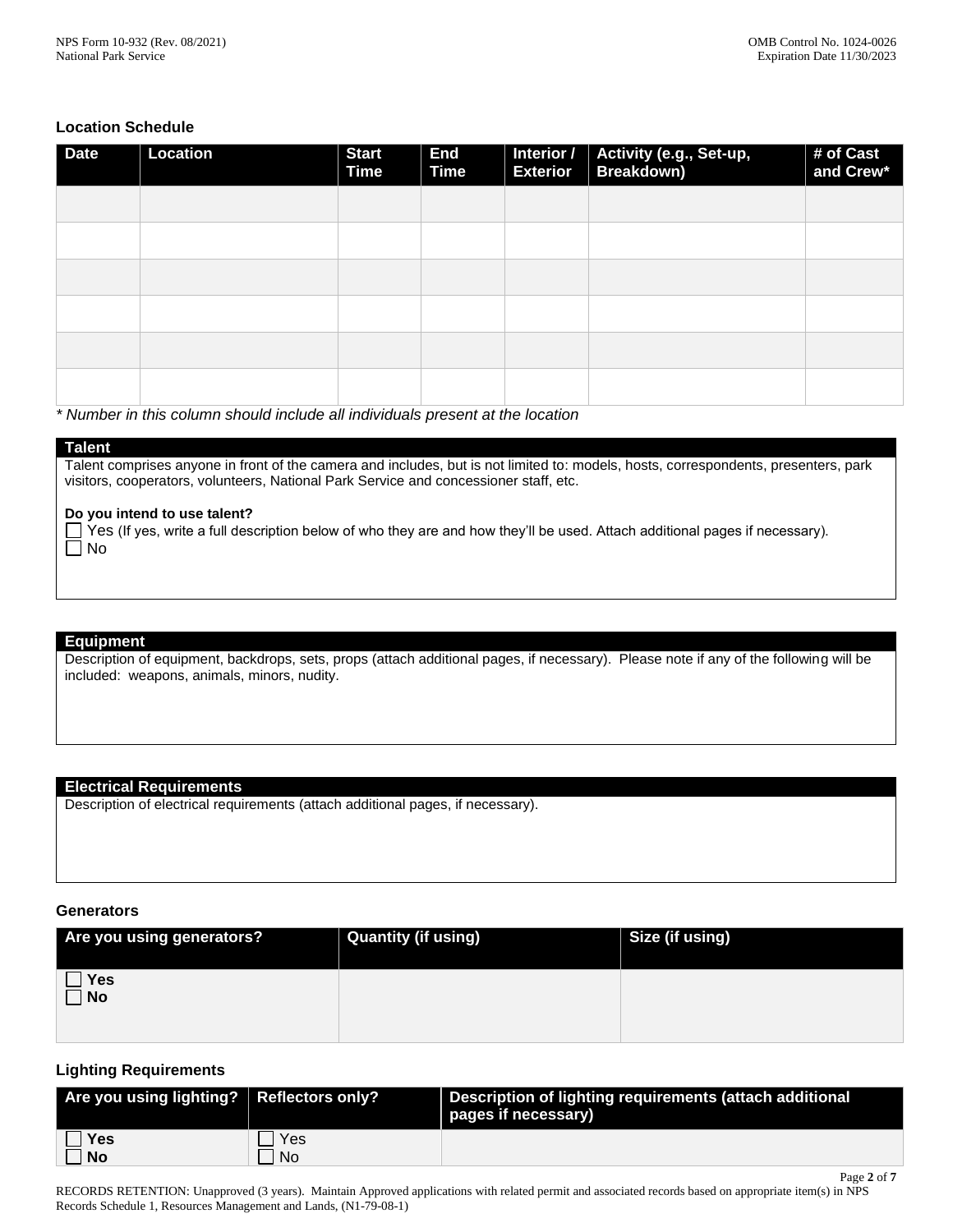# **Road Use**

| Will you require the use of roads?        | Do you require road closures?      |
|-------------------------------------------|------------------------------------|
| $\Box$ Yes (If yes, please explain below) | Yes (If yes, please explain below) |
| $\Box$ No                                 | <b>No</b>                          |

# **Road Use Schedule**

| <b>Starting Date   Ending Date</b> | <b>Starting Time</b><br>(include AM or PM) | Ending Time<br>(include AM or PM) | Location |
|------------------------------------|--------------------------------------------|-----------------------------------|----------|
|                                    |                                            |                                   |          |
|                                    |                                            |                                   |          |
|                                    |                                            |                                   |          |
|                                    |                                            |                                   |          |
|                                    |                                            |                                   |          |

# **Road Use Shots**

 $\Box$  Driving

 $\Box$  Drive-by

 $\Box$  Towing

Wet down road

Drive-ups and away П

Other (please explain):

# **Camera Equipment**

| Camera / equipment location (check all that apply) | Road shoulder<br>Road median<br>Other (explain):                                                                                                                           |
|----------------------------------------------------|----------------------------------------------------------------------------------------------------------------------------------------------------------------------------|
| Types of equipment (check all that apply)          | Hand<br>Dolly with track footage<br>Portable crane<br>Tripod<br>Arm footage<br>Car mount<br><b>Dolly</b><br>Crane or jib arm<br>Camera car, shot maker, or process trailer |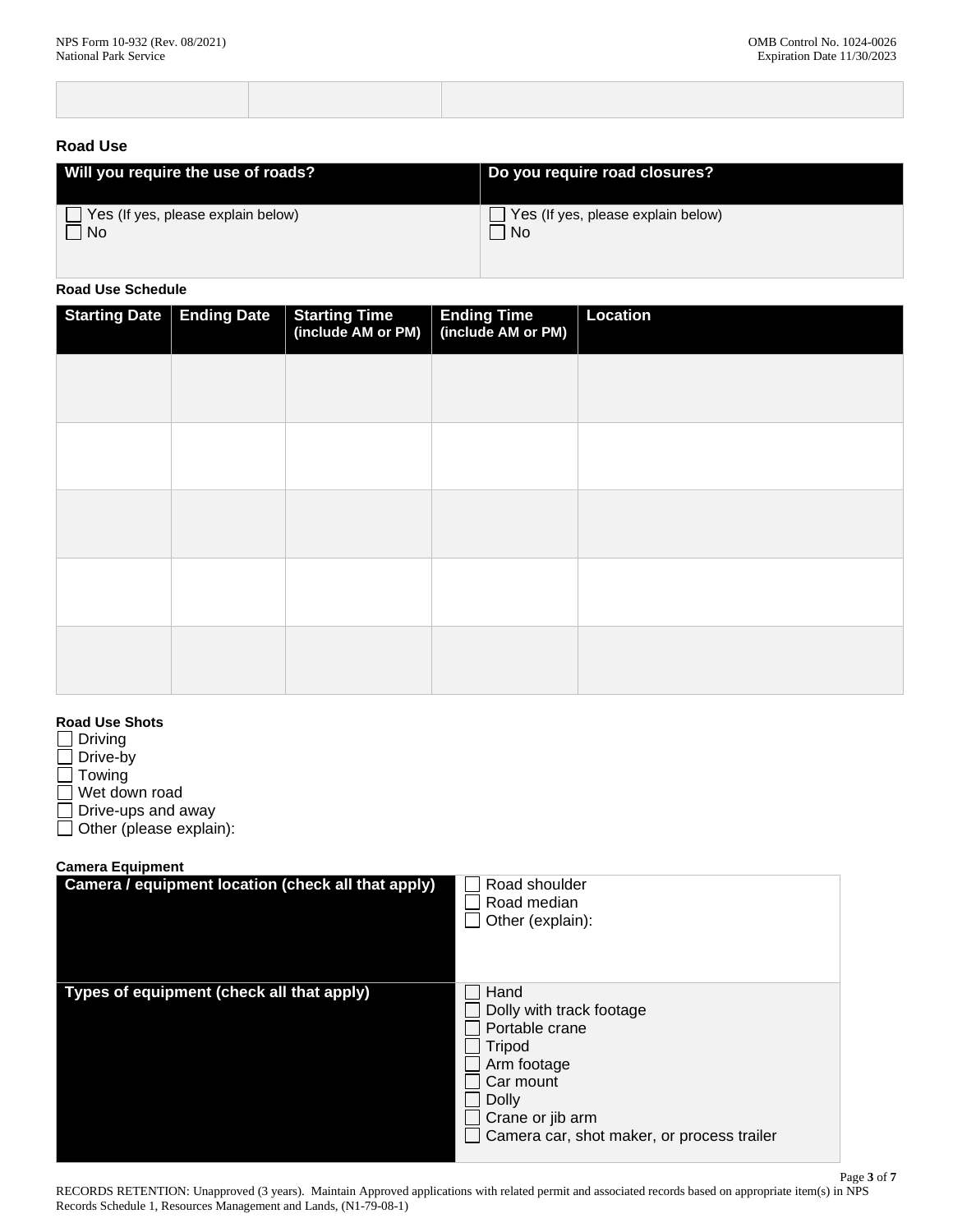Page **4** of **7**

# **Operational Information**

*Large or oversized vehicles may not be able to be accommodated or additional steps may need to be taken to ensure that no damage to park resource occurs.*

| Number of cars,<br>SUVs, or light<br>pick-up trucks | Number of vehicles<br>$\parallel$ greater than 10,000 lbs<br>$\mid$ (class 3 or higher) | Base camp location (attach<br>∣ diaɑrams) | Special activities (attach<br>additional pages, if necessary) |
|-----------------------------------------------------|-----------------------------------------------------------------------------------------|-------------------------------------------|---------------------------------------------------------------|
|                                                     |                                                                                         |                                           |                                                               |

## **Involvement of Minors**

 $\Box$  Yes (If yes, provide the information requested below)  $\overline{\Box}$  No

| I<br>Quantity of minors   Age range |  |
|-------------------------------------|--|
|                                     |  |

# **Livestock or Trained Animals**

 $\Box$  Yes (If yes, provide the information requested below)  $\Box$  No

|  | Type of livestock   Quantity of livestock   Manner of transportation   Staging/coral requirements |
|--|---------------------------------------------------------------------------------------------------|
|  |                                                                                                   |
|  |                                                                                                   |
|  |                                                                                                   |
|  |                                                                                                   |

### **Aircraft**

*NOTE: All aircraft use over park lands should be listed. Landings must be specifically requested and approved as a condition of your permit.*

| Will aircraft be used?    | $\Box$ Yes, aircraft will be used (If yes, explain)<br>$\Box$ No, aircraft won't be used |
|---------------------------|------------------------------------------------------------------------------------------|
| <b>Explanation of use</b> |                                                                                          |

## **Special Effects**

*Including weapons, pyrotechnics, etc. Attach additional pages, if necessary.*

|                                                     | $m$ olaanig noaponoj p $\mu$ oloonimooj olo. $\mu$ litaon aaaltional pagooj il noooooal $\mu$ . |
|-----------------------------------------------------|-------------------------------------------------------------------------------------------------|
| <b>Description of special</b><br>effects to be used |                                                                                                 |
| <b>Effects technician's name</b>                    |                                                                                                 |
| Technician phone                                    |                                                                                                 |
| Technician email                                    |                                                                                                 |
| License # (if applicable)                           |                                                                                                 |
| Permit # (if applicable)                            |                                                                                                 |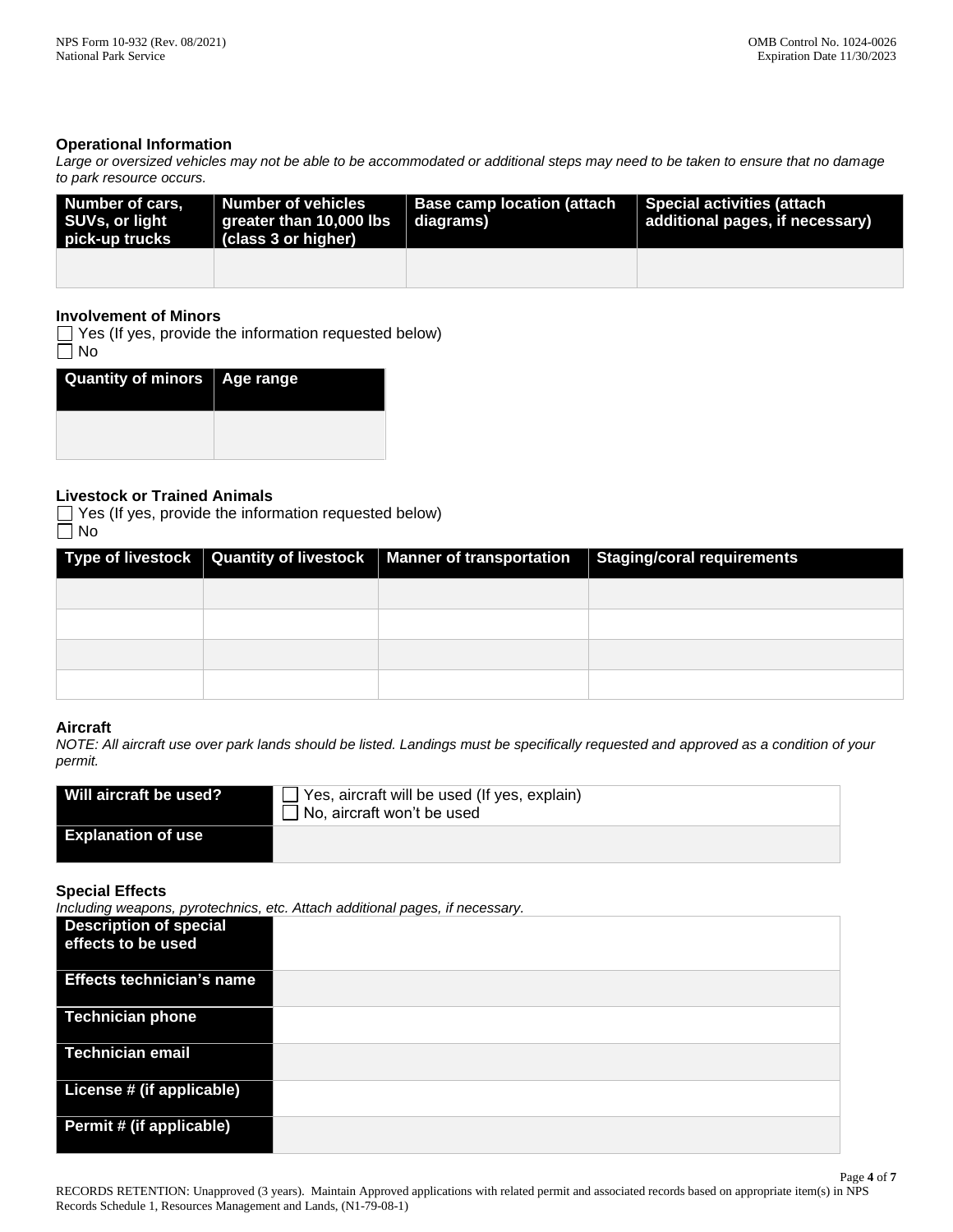#### **Stunts**

| Will stunts be used?            | Yes, stunts will be used (If yes, explain)<br>No, stunts won't be used |
|---------------------------------|------------------------------------------------------------------------|
| <b>Explanation of stunts</b>    |                                                                        |
| <b>Stunt coordinator's name</b> |                                                                        |
| <b>Coordinator phone</b>        |                                                                        |
| <b>Coordinator email</b>        |                                                                        |

### **Other Hazardous Activities**

| Any other unusual or             | $\Box$ Yes (If yes, explain) |
|----------------------------------|------------------------------|
| hazardous activities?            | No.                          |
| <b>Explanation of activities</b> |                              |

### **Activity Questions**

| Have you visited the requested area?                                                                                        | $\Box$ Yes $\Box$ No |
|-----------------------------------------------------------------------------------------------------------------------------|----------------------|
| When answering "Yes" to any of the following questions, provide additional information using additional pages, as necessary |                      |
| Do you have, or are you applying for, a permit with another Federal, state or local agency for this activity?               | $\Box$ Yes $\Box$ No |
| Have you obtained a permit from the National Park Service in the past?                                                      | $\Box$ Yes $\Box$ No |
| Have you ever been denied a permit or had a permit revoked by a Federal agency?                                             | $\Box$ Yes $\Box$ No |
| Have you forfeited a bond or other security for photography on Federal lands?                                               | $\Box$ Yes $\Box$ No |
| Do you plan to advertise or issue a press release before the event?                                                         | $\Box$ Yes $\Box$ No |
| Do you anticipate any security concerns? If yes, explain on an attached sheet                                               | $\Box$ Yes $\Box$ No |

*NOTE: You are encouraged to attach additional pages with information useful in evaluating your permit request including: story boards or scripts, set construction, parking plan, security plans, sanitary facilities, crowd control, emergency medical plan, off-road activity, trail use, use of any building and site clean-up.*

| <b>Project Administration</b>                                                                                                                                                                   |                                                             |
|-------------------------------------------------------------------------------------------------------------------------------------------------------------------------------------------------|-------------------------------------------------------------|
| Are you applying for this<br>permit on behalf of<br>another person or<br>company?                                                                                                               | Yes (If yes, explain)<br>l I<br>$\blacksquare$<br><b>No</b> |
| If yes, provide a full<br>description (including<br>contact information) of all<br>other individuals /<br>companies involved with<br>this project. Attach<br>additional pages, as<br>necessary. |                                                             |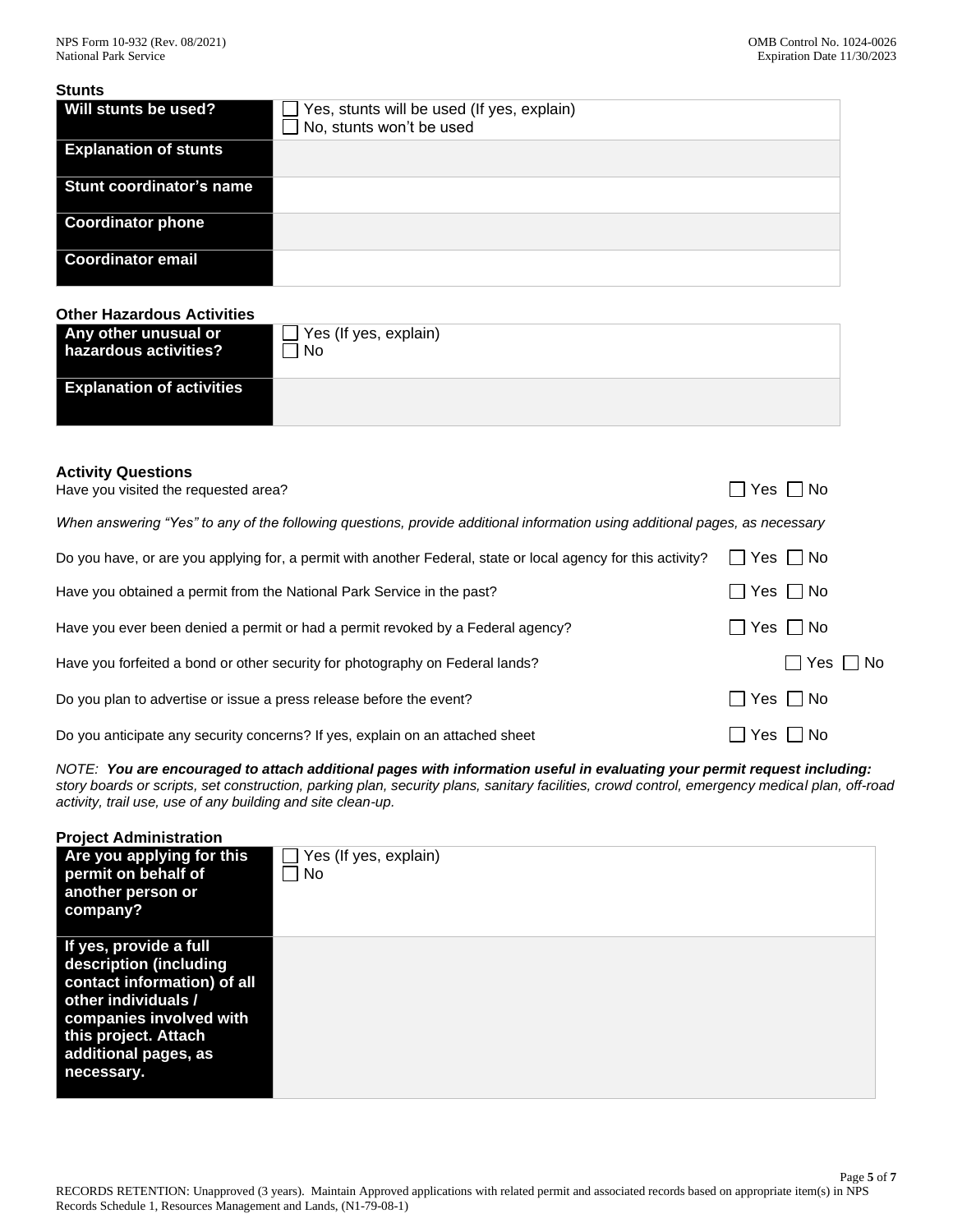# **Contacts**

| <b>Role</b>                                                                                                      | <b>Name</b> | <b>Title</b> | <b>Telephone</b> | <b>Cell</b> | <b>Email address</b> |
|------------------------------------------------------------------------------------------------------------------|-------------|--------------|------------------|-------------|----------------------|
| <b>Person on Location</b><br><b>Responsible for</b><br><b>Adherence to All Terms</b><br>and Conditions of Permit |             |              |                  |             |                      |
| <b>Person on Location</b><br><b>Responsible for</b><br><b>Coordinating Activities</b><br><b>With the NPS</b>     |             |              |                  |             |                      |
| <b>Company Point-of-</b><br>contact for Follow-up<br><b>Information and Billing</b>                              |             |              |                  |             |                      |

*The applicant by his or her signature certifies that all the information given is complete and correct, and that no false or misleading information or false statements have been given.*

| <b>Name</b>         |  |
|---------------------|--|
| <b>Title</b>        |  |
| <b>Company Name</b> |  |
| <b>Date</b>         |  |
| <b>Signature</b>    |  |